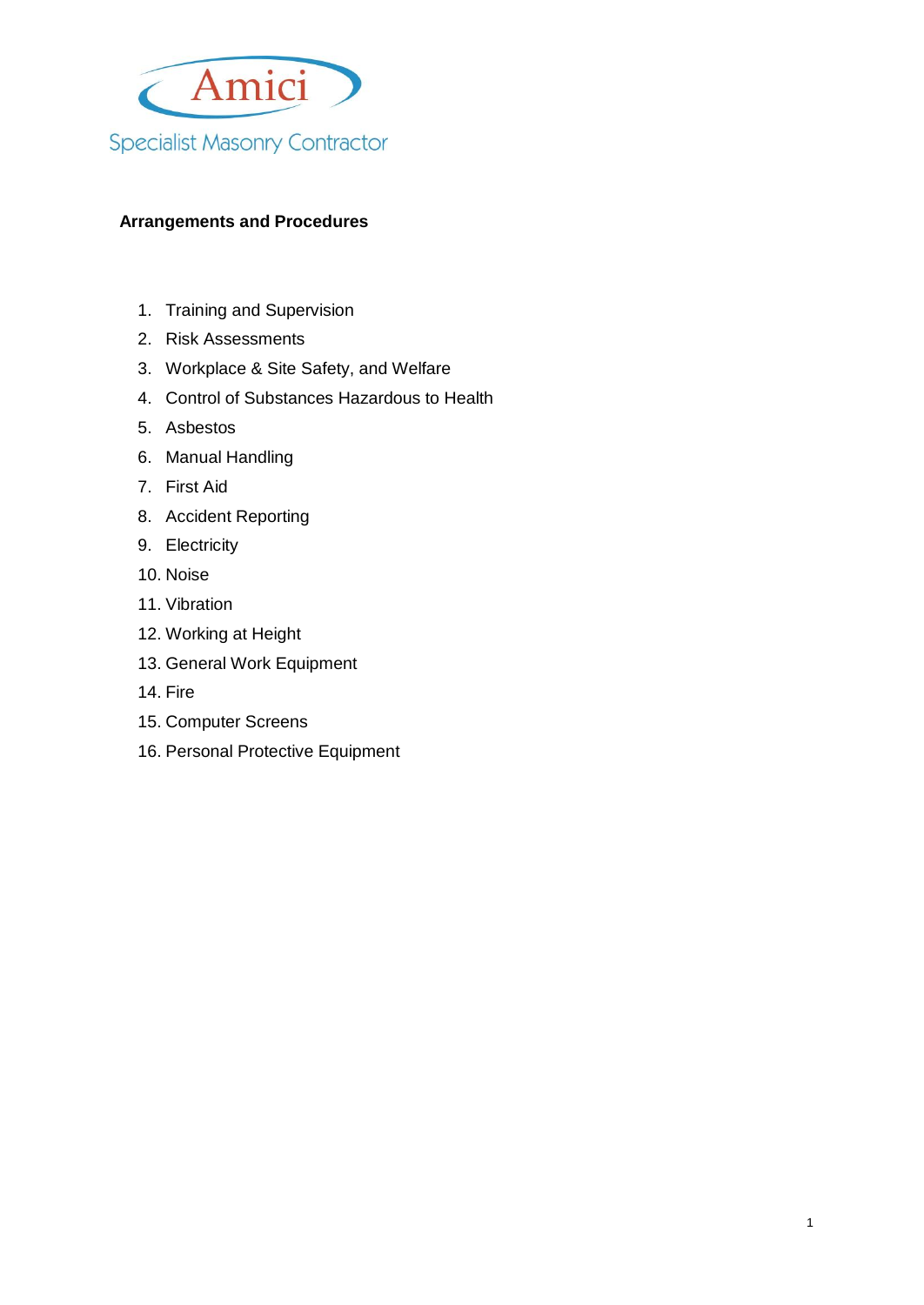

## **ARRANGEMENTS AND PROCEDURES**

### 1. **Training and Supervision**

It will be the policy of Amici Building Contractors Ltd ("the Company") that health and safety information relevant to the activities at hand is given to both employees and any sub-contractors.

An initial assessment will be carried out followed by ongoing training where needed to ensure that employees at all levels are:

- Competent to carry out work safely, to operate standard and specialist tools, plant and work equipment.
- Aware of their health and safety responsibilities.

Decisions relating to ongoing training of employees will be reviewed on a regular basis. The designated Health and Safety person will be responsible for identifying and implementing health and safety training needs. Records of the training will be kept on each employee's individual file.

Before any works are awarded to sub-contractors, checks will be made to ensure that they are competent to carry out the tasks applicable to their trade and that they have appropriate health and safety management systems in place.

#### 2. **Risk Assessments**

#### (Reg. 3 Management of Health and Safety at Work Regulations, 1999)

The management teams involved in programming work and supervising it on site will ensure that all potentially hazardous work activities undergo a suitable and sufficient Risk Assessment. They will then ensure that control measures are implemented to prevent any injury, disease or dangerous occurrences arising and that these will be maintained and revised as needed.

Risk Assessments will always be carried out on:

- anything that involves working above ground level such as high level brickworks,
- roof work including cut timber and truss works, tiling and felting,
- high level maintenance works such as gutter fitting or clearing,
- Any activity that involves the use of mobile plant.
- All plant operatives to have passed a fit For Work Medical.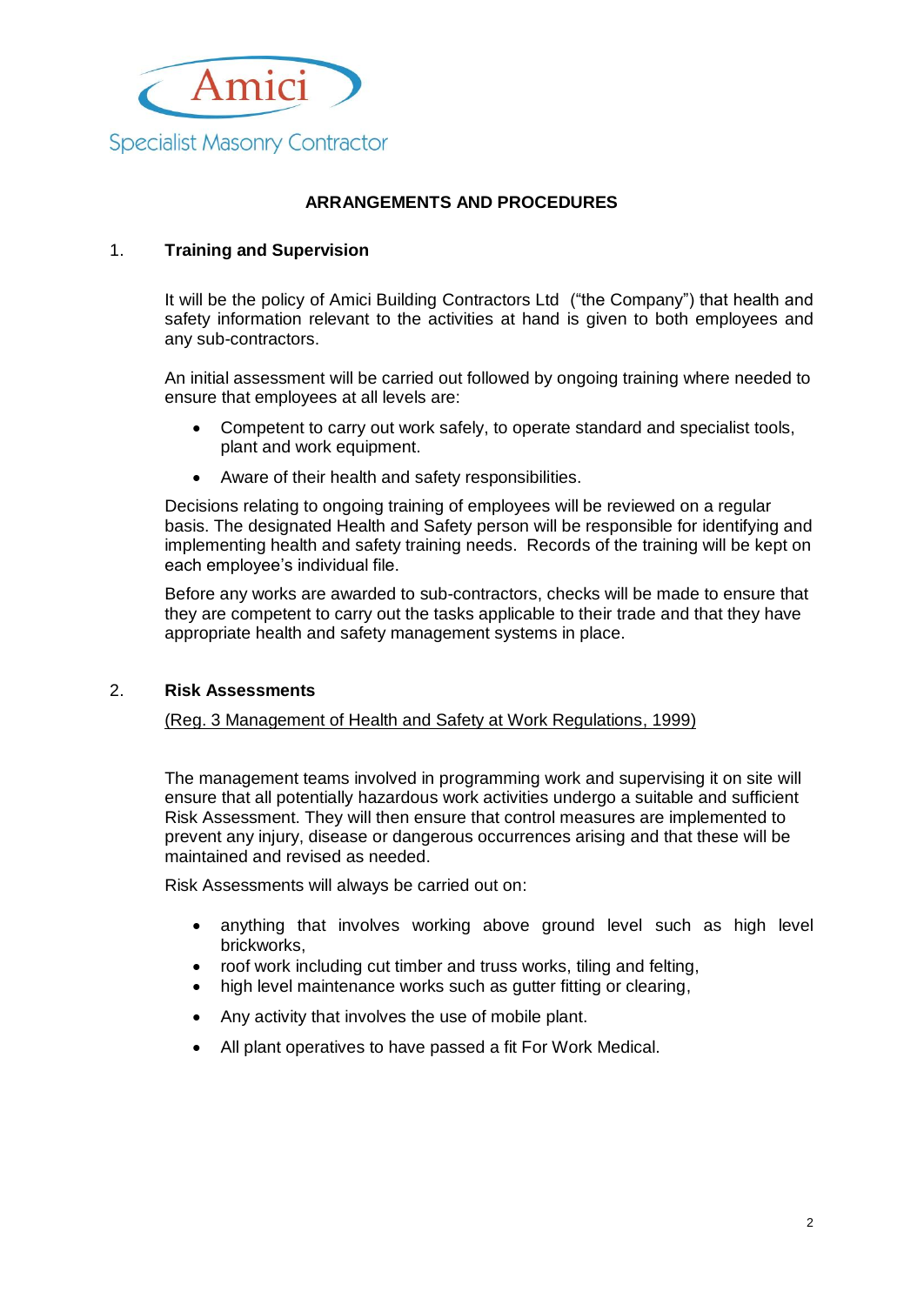

## 3. **Workplace Safety and Welfare**

### (The Workplace (Health, Safety and Welfare) Regulations 1992; Construction (Design & Management) Regulations 2015)

The management will work with the Principal Designer to ensure that the required pre-start safety protocols are in place before work begins. They will then insure that the staff involved in programming work and supervising it on site will ensure that at no time are any premises left with exposed edges, trailing leads or live cables, or anything that may present a hazard to anyone who uses the area. Where works are to take place where members of the public have access, the site supervisor will ensure that measures will be taken to ensure that they are not adversely affected.

The management will ensure that all the Company workplaces are provided with welfare facilities that meet the needs of all those who will use them including contractors and wherever appropriate, people with disabilities.

### 4. **Control of Substances Hazardous to Health**

#### (COSHH 2002)

Where needed, Risk Assessments and all Material Safety Data Sheets of substances used will be kept at the Company's offices. From the Risk Assessments the Management will instigate the principles of good practice for the control of exposure as detailed in Schedule 2A Regulation 7(7). No employee will introduce any substance without the specific consent of their Manager.

### 5. **Asbestos**

### (Control of Asbestos at Work Regulations 2012)

In the event that any that a substance suspected to be containing asbestos is found during the course on any site, all works in the area will cease immediately to avoid any risk of exposure. Work will be suspended in that area until the substance has been identified and if appropriate made safe/removed by specialist contractors. No works will be carried out that may disturb suspect substances without a suitable Asbestos Survey having been done by a specialist contractor.

### 6. **Manual Handling**

### (Manual Handling Operations Regulations, 1992.)

The designated H&S person will assess all manual handling operations within the work places, and where possible change the nature of any task or provide mechanical aids in order to reduce or lighten the manual handling of loads. They will ensure that adequate Risk Assessments are carried out to identify hazards associated with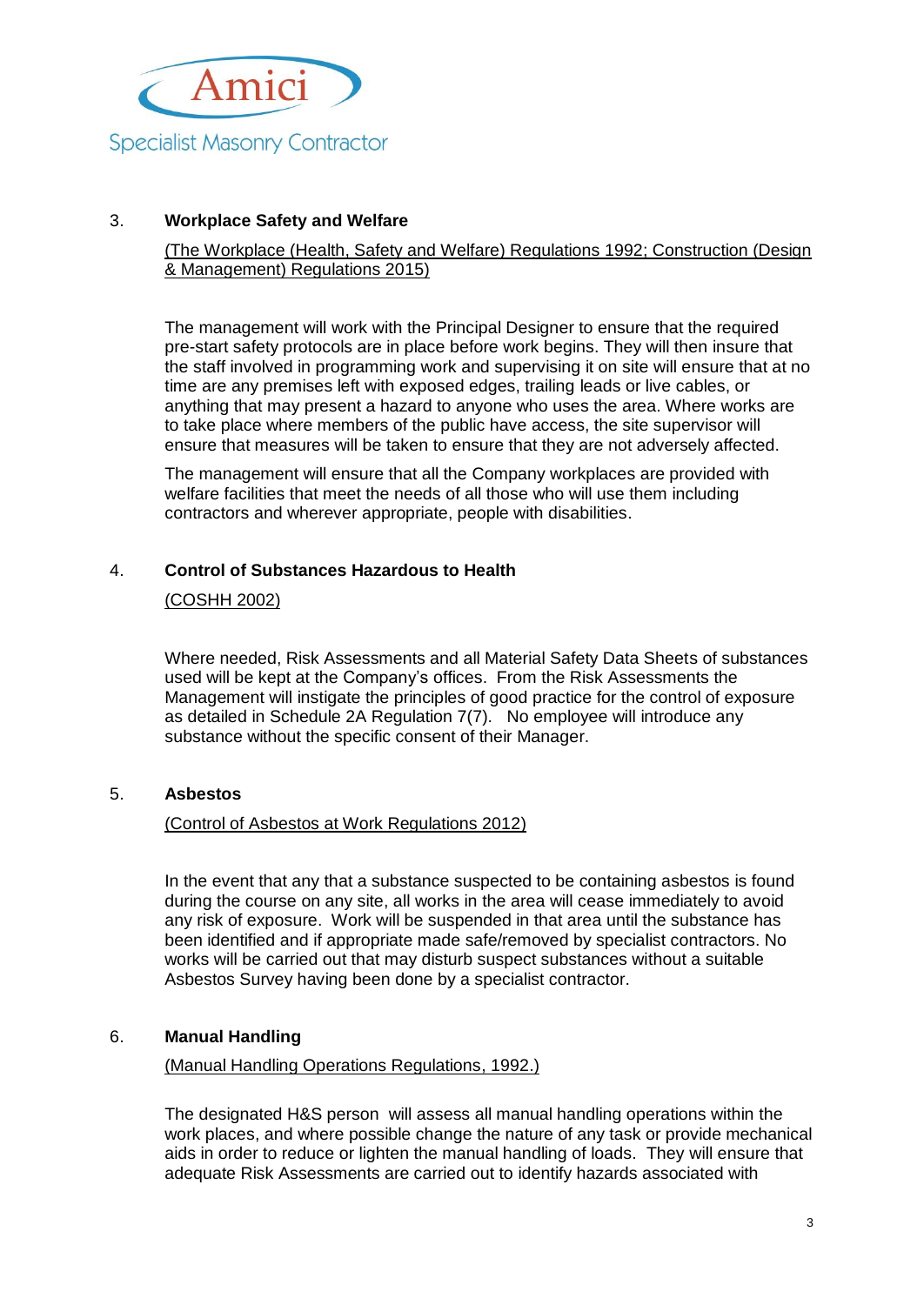

# **Specialist Masonry Contractor**

manual handling and ensure that where needed, lifting aids are provided. Sheet materials will be team handled wherever possible.

## 7. **First Aid**

### (Health and Safety (First Aid) Regulations, 1981)

The designated H&S person shall ensure that all employees have access to adequate First Aid provision at all times. The level of cover shall be determined by risk assessment. It will be the site supervisor's duty to ensure that every site has a first aid trained person.

## 8. **Accident Reporting**

(Reporting of Injuries, Diseases, Dangerous Occurrences Regulations 2013)

All accidents will be recorded in an accident book at the site/location where it occurred. All personal details will be kept secure to comply with Data Protection legislation. Any reportable accidents, incidents, or dangerous occurrences will be reported to the HSE.

### 9. **Electricity**

#### (Electricity at Work Regulations, 1989)

It is the policy of the Company that wherever possible, all hand tools will be battery powered or 110v. Where this is not possible a Residual Current Device (RCD) will be used.

#### 10. **Noise**

#### (Control of Noise at Work Regulations, 2005)

Noise is an unavoidable aspect of working in the building industry. The site supervisor will ensure that noisy works such as drilling, cutting or using a breaking tool etc. do not cause a nuisance to others. Where practicable noisy works will be screened. The site supervisor will ensure that occupants of any neighbouring properties who may be affected by noisy operations are informed prior to the works starting. All those who will be in the vicinity will be given suitable ear protection to wear.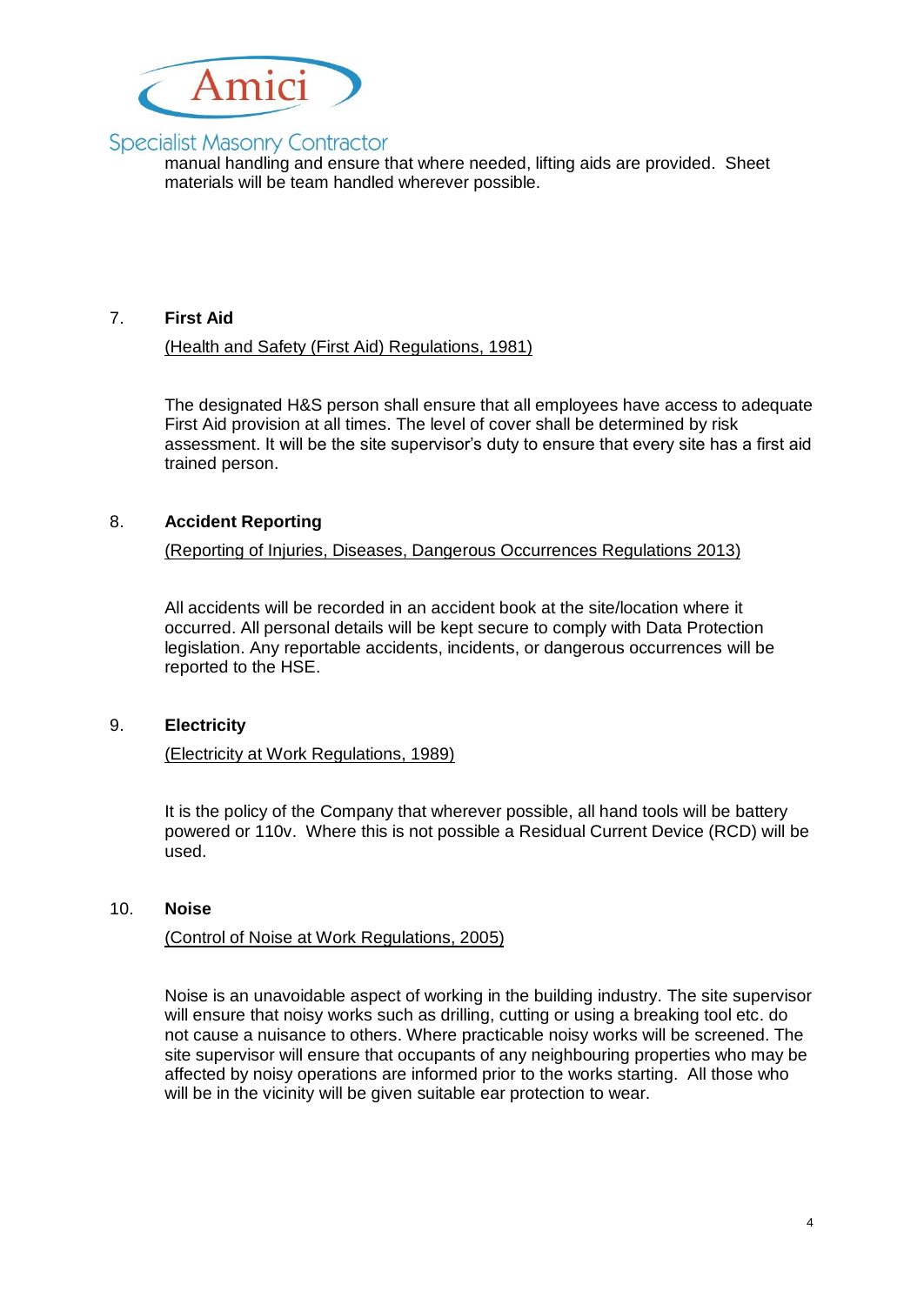

## 11. **Vibration**

#### (Control of Vibration at Work Regulations, 2005)

As with noise, vibration caused by holding cutting/drilling/breaking tools is an unavoidable aspect of working in the building industry. The management will ensure that where the use of vibration causing hand tools cannot be reduced, suitable safeguarding procedures are brought in, including where appropriate, anti-vibration gloves.

#### 12. **Working at Heights**

#### (Work at Heights Regulations 2005)

Many activities in the building industry involve 'work at height'. The management teams involved in programming work and supervising it on site will assess the task beforehand and will consider the most suitable means of access. Wherever practicable mobile towers, 'podium hop ups', or similar will be used. Ladders and steps will only be used for short term access or where the use of mobile towers or 'podium hop ups' etc. is deemed unsuitable or unnecessary due to the duration of the works. Suitable control measures such as exclusion zones will be put in place to ensure the safety of any others who will be in the vicinity.

### 13. **General Work Equipment**

(The Provision and Use of Work Equipment Regulations (PUWER) 1998) (Lifting Operations and Lifting Equipment Regulations (LOLER) 1998)

It will be the Directors'/Partners' responsibility to ensure that the Company:

- Provides suitable equipment for all work to be done (Reg 4)
- Ensures that equipment will be maintained, in working order and in good repair (Reg 5)
- Ensures that all equipment and plant shall be inspected as required by Regulation 6
- That all employees are competent to use the equipment (Regs  $8 \& 9$ )
- Checks the operating certificates of any employees or sub-contractors before they use any plant requiring them.

On occasion the Company may need to hire equipment due to either the specialised nature or quantity of work. The equipment will only be obtained from approved hire companies who supply the appropriate safety documentation and where necessary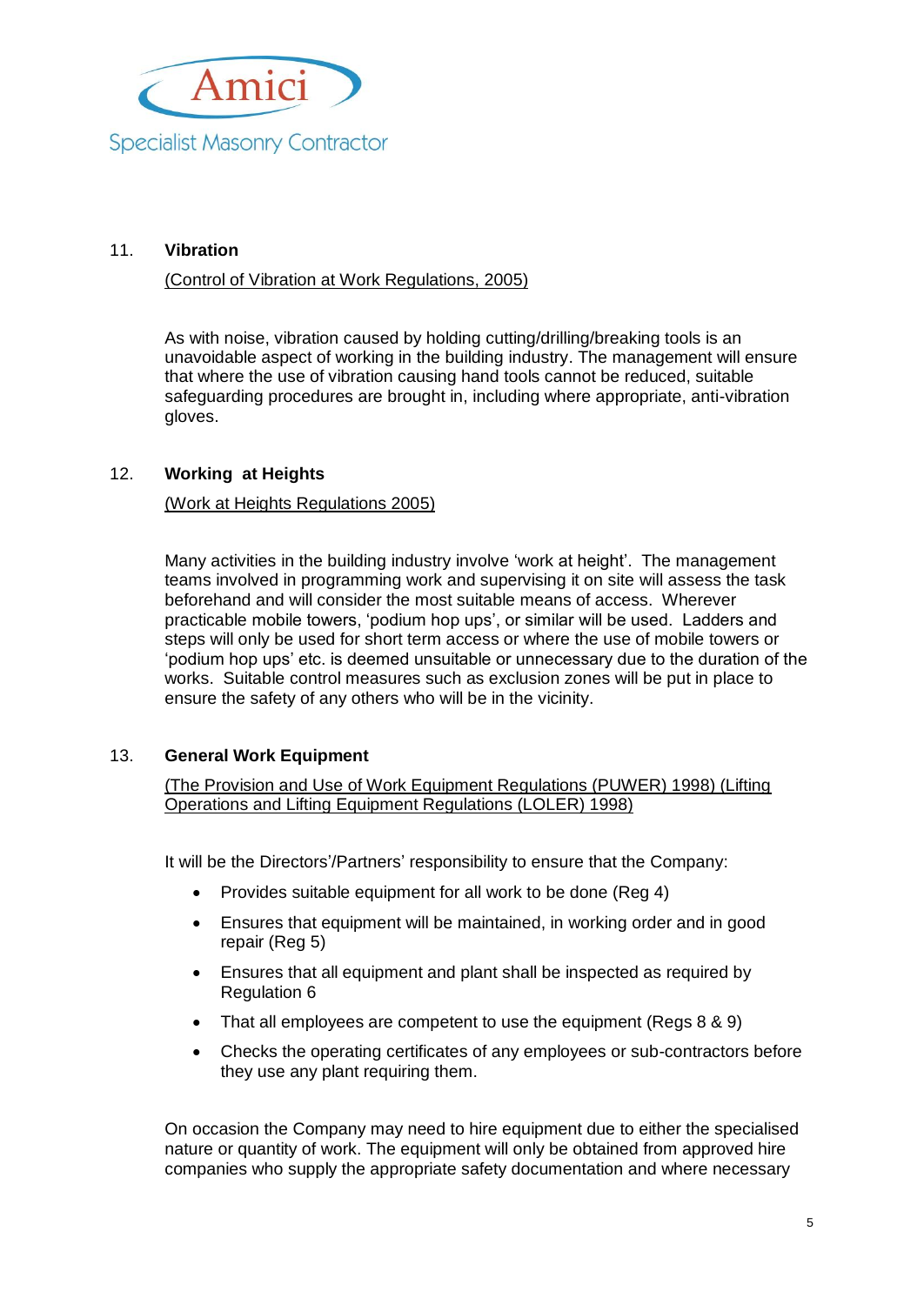

# **Specialist Masonry Contractor**

supply training to ensure all users are suitably trained in the use of the equipment.

#### 14. **Fire**

#### (The Regulatory Reform (Fire Safety) Order 2005)

It will be the responsibility of the Directors/Partners and the site supervisor to ensure an adequate supply of fire extinguishers are available at all work locations. All fire extinguishers are to be checked annually by a specialist contractor.

Where any hot works are to take place the site supervisor will ensure that a suitable extinguisher is to hand at all times and that site procedures are in place to ensure checking for any smouldering once the works are complete.

The site supervisor will be responsible for ensuring that escape routes are maintained at all times.

#### 15. **Computer screens**

(The Health and Safety (Display Screen Equipment) Regulations, 1992)

The Directors/Partners will ensure suitable assessments are carried out for all persons who use display screen equipment. The assessments will consider the amount of time a person uses a VDU and the work done, the usability of their workstation and general working environment.

### 16. **Personal Protective Equipment (PPE)**

(The Personal Protective Equipment at Work Regulations (PPE) 1992)

The Directors/Partners and the site supervisor will ensure that all employees and subcontractors have access to a sufficient supply of PPE when required.

These arrangements and procedures will be reviewed annually or when there is a change in circumstances, in work practices or the introduction of new legislation.

**Signed** 

adulath. ……………………………….

A.R.Walker Director/Partner